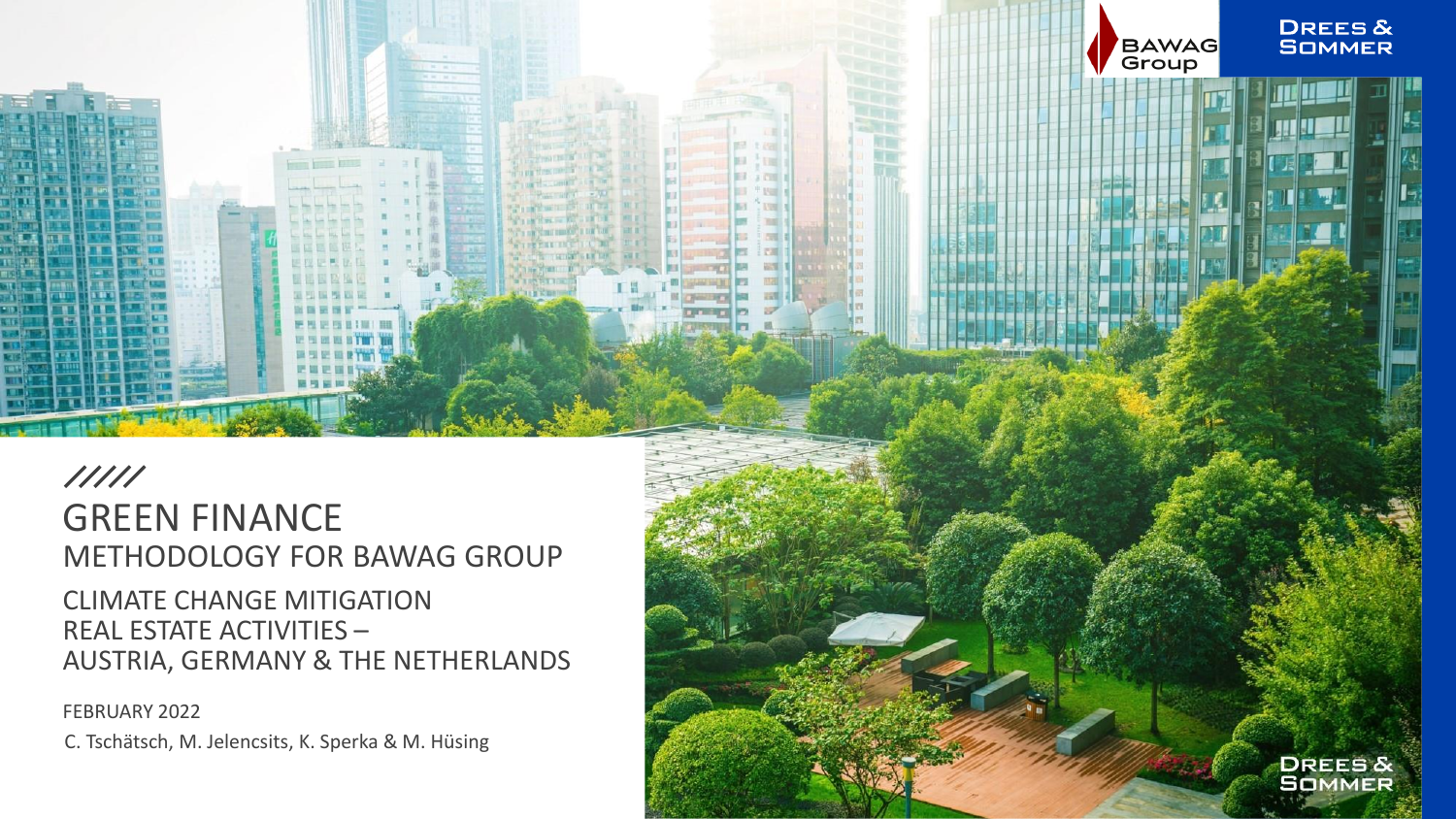///// BAWAG GREEN FINANCE

EU Taxonomy eligibility criteria – climate change mitigation – Residential assets in Austria

|                                                            |    | Low-carbon buildings                                                                                                                                      | <b>Single-Family</b>                                                                                                                                                                                                                                          | <b>Multi-Family</b>                                                                                                        |  |
|------------------------------------------------------------|----|-----------------------------------------------------------------------------------------------------------------------------------------------------------|---------------------------------------------------------------------------------------------------------------------------------------------------------------------------------------------------------------------------------------------------------------|----------------------------------------------------------------------------------------------------------------------------|--|
| <b>New construction</b><br>or<br><b>Existing buildings</b> | 1) | <b>Nearly Zero Energy Buildings</b><br>built after 31 <sup>st</sup> December 2020                                                                         | The primary energy demand is at least 10% lower then the "Nearly Zero Energy Building"-Standard (NZEB)'s threshold.<br>Based on "Energy Performance of Buildings Directive (EPBD)", the NZEB is set in "OIB-RL6"-"Nationaler Plan" (OIB-330.6-005/18)         |                                                                                                                            |  |
|                                                            |    |                                                                                                                                                           | New Construction: NZEB-10%: Primary energy PED <sub>H.n.ren</sub> $\leq$ 36.9 kWh/m <sup>2</sup> <sub>GFA</sub> a<br>Major Renovation: NZEB-10%: Primary energy PED $_{H,n,ren}$ $\leq$ 39.6 kWh/m <sup>2</sup> <sub>GFA</sub> a                              |                                                                                                                            |  |
| <b>Existing buildings</b>                                  | 2) | Energy performance certificate (EPC)<br>built before 2021                                                                                                 | Energy performance certificate with energy efficiency rating of A or better, complying with:<br>- heating demand $HWB_{(Ref),SK} \leq 25$ kWh/m <sup>2</sup> <sub>GFA</sub> a, or<br>- energy efficiency factor $f_{GE,(SK)} \leq 0.85$                       |                                                                                                                            |  |
|                                                            | 3) | <b>Top 15%</b><br>Year of construction (building permit)<br>based on Building Energy Codes (OIB)<br>and Primary Energy Demand (PED),<br>Built before 2021 | Salzburg: 2012<br>All other counties: 2010                                                                                                                                                                                                                    | Burgenland, Vorarlberg: 2013<br>Salzburg: 2012<br>All other counties: 2010                                                 |  |
|                                                            |    |                                                                                                                                                           | All counties:<br>OIB-R6-2007 (OIB-300.6-038/07) with stringency of 01.01.2010                                                                                                                                                                                 | Burgenland, Vorarlberg:<br>OIB-R6-2011 (OIB-330.6-094/11)<br>All other counties:<br>OIB-R6-2007 with string. of 01.01.2010 |  |
| <b>Renovation of</b><br><b>Existing buildings</b>          | 4) | <b>Property Upgrade</b><br><b>Major renovation</b>                                                                                                        | Major renovation meets cost-optimal minimum energy performance requirements in accordance with the Energy Performance of<br>Buildings Directive (EPBD). Requirements for total energy efficiency as referenced in "OIB-RL6:2015" (OIB-330.6-009/15) or newer. |                                                                                                                            |  |
|                                                            |    |                                                                                                                                                           | Relative improvement in non-renewable primary energy demand $\geq$ 30% in comparison to the performance of the building before the<br>renovation.                                                                                                             |                                                                                                                            |  |

Drees & Sommer low carbon building criteria are based on EU Taxonomy (Delegated Act - July 2021 - technical criteria for climate change mitigation). Criteria are valid for assets located in Austria. Status: February 2022. *the criteria 1) – 4) to proof eligibility, according to the corresponding asset category and usage.*

> **DREES & SOMMER**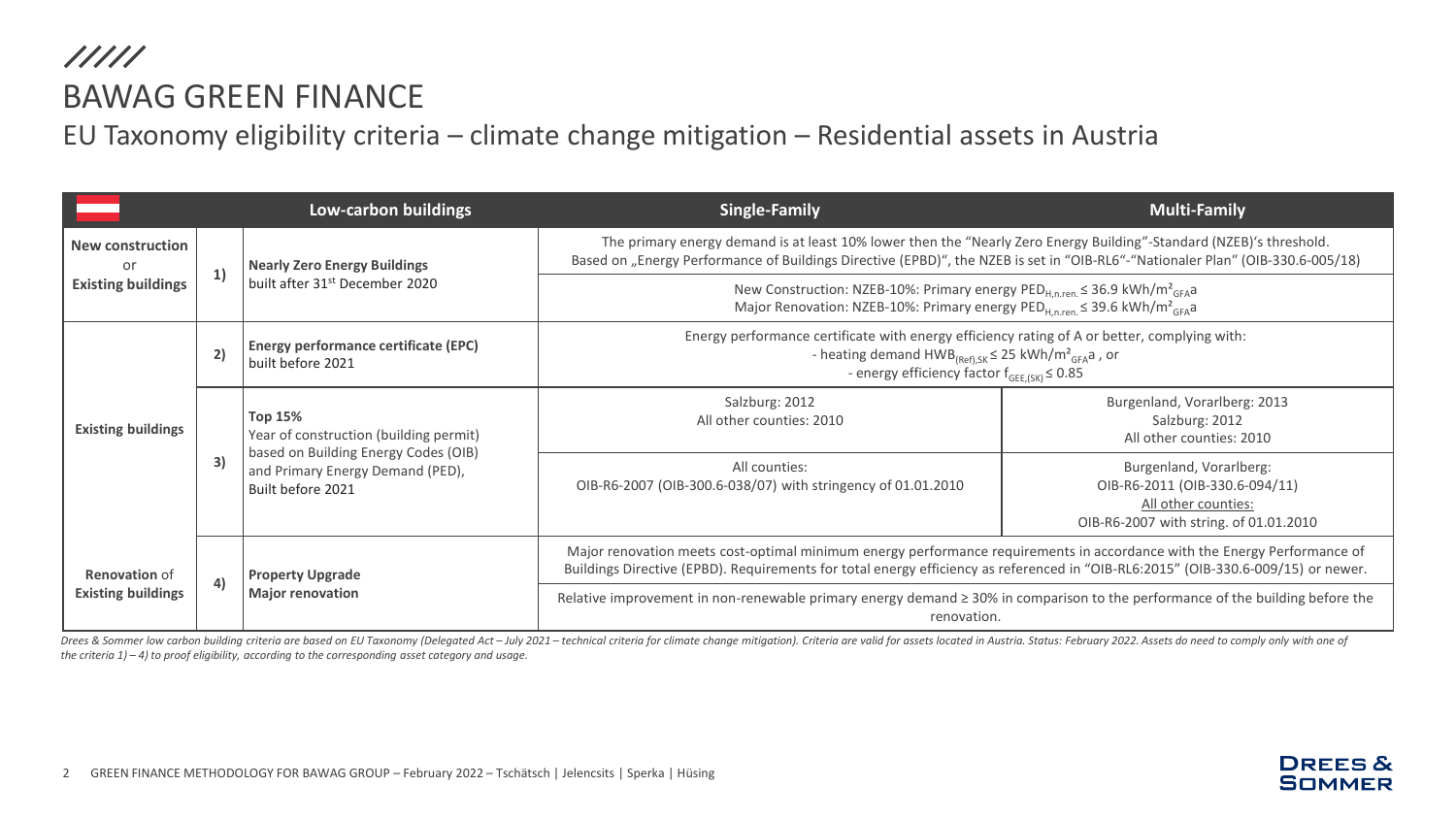### $11111$ BAWAG GREEN FINANCE Reference benchmarks – Residential assets in Austria

|               |                                                                             | Ø-Reference values: Energy                                                                                                                |                                                                                                         | $\phi$ -Reference values: CO <sub>2</sub> -equivalent                                                                     |  |  |
|---------------|-----------------------------------------------------------------------------|-------------------------------------------------------------------------------------------------------------------------------------------|---------------------------------------------------------------------------------------------------------|---------------------------------------------------------------------------------------------------------------------------|--|--|
| Single-Family | Primary energy factor<br>mean residential<br>(heating, hot water):<br>1.246 | Building-weighted reference benchmark:<br>$FED_{H} = 309.9 \text{ kWh/m}^2_{GFA}$ a<br>$PEDH$ = 386.1 kWh/m <sup>2</sup> <sub>GFA</sub> a | $CO2$ emission intensity<br>mean residential<br>(heating, hot water):<br>$0.175$ kgCO <sub>2</sub> /kWh | Building-weighted reference benchmark<br>(heating, hot water):<br>54.2 kgCO <sub>2</sub> /m <sup>2</sup> <sub>GFA</sub> a |  |  |
| Multi-Family  |                                                                             | Building-weighted reference benchmark:<br>$FED_{H} = 195.6 \text{ kWh/m}^2_{GEA}$ a<br>$PED_{H} = 243.7 \text{ kWh/m}^2_{GFA}$ a          |                                                                                                         | Building-weighted reference benchmark<br>(heating, hot water):<br>34.2 kgCO <sub>2</sub> /m <sup>2</sup> <sub>GFA</sub> a |  |  |

*FED***<sup>H</sup>** *= final energy demand for heating and hot water*

*FED***<sup>H</sup>** *= final energy demand for heating and cooling*

*GFA = heated gross floor area*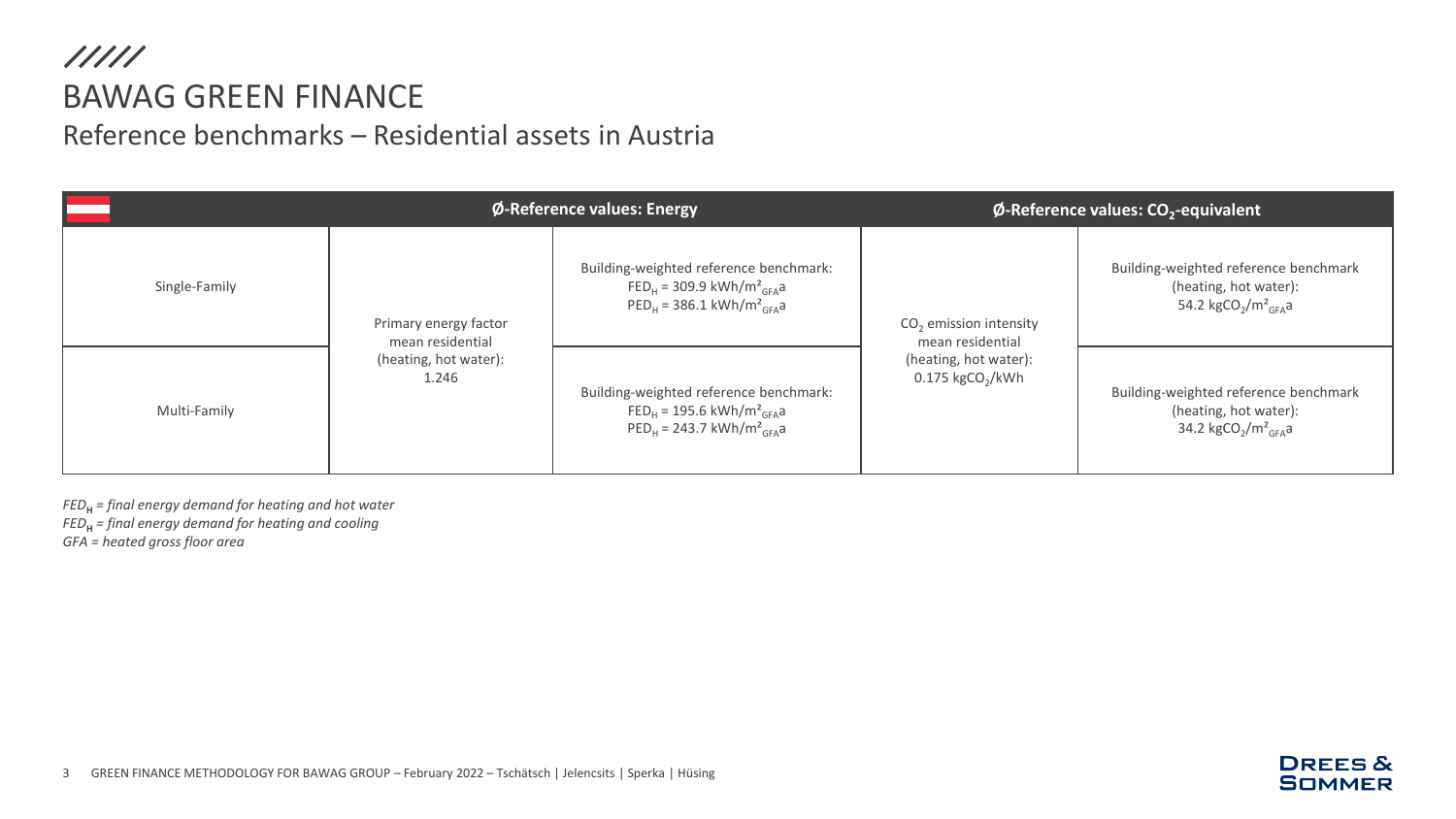///// BAWAG GREEN FINANCE

EU Taxonomy eligibility criteria – climate change mitigation – Residential assets in the Netherlands

|                                                          |    | Low-carbon buildings                                                                                                                                                                                                                                                                                                                                                                                                                           | <b>Single-Family</b>                                                                                                                                                                                                                                                                                                                          | <b>Multi-Family</b>                                                                                                   |  |  |  |
|----------------------------------------------------------|----|------------------------------------------------------------------------------------------------------------------------------------------------------------------------------------------------------------------------------------------------------------------------------------------------------------------------------------------------------------------------------------------------------------------------------------------------|-----------------------------------------------------------------------------------------------------------------------------------------------------------------------------------------------------------------------------------------------------------------------------------------------------------------------------------------------|-----------------------------------------------------------------------------------------------------------------------|--|--|--|
| New or existing<br>buildings                             | 1) | <b>Nearly Zero Energy Building</b><br>Built 2021 or newer                                                                                                                                                                                                                                                                                                                                                                                      | At least 10 % lower than the requirements for the primary energy demand of the "Nearly Zero Energy Building" standard (NZEB).<br>Based on the "Energy Performance of Buildings Directive (EBPD)", the NZEB standard is implemented in the BENG requirements.<br>NZEB-10%: Primary energy PE ≤ 45 kWh/m <sup>2</sup> a (residential building). |                                                                                                                       |  |  |  |
| <b>Building</b><br><b>Acquisition &amp;</b><br>Ownership | 2) | "Bouwbesluit 2012" amendment from the 13 <sup>th</sup> December 2019 ("Besluit van 13 december 2019, houdende wijziging van het Bouwbesluit<br><b>Nearly Zero Energy Building</b><br>2012 en van enkele andere besluiten inzake bijna energie-neutrale nieuwbouw")<br>Built before 31/12/2020<br>with primary energy PE $\leq$ 50 kWh/m <sup>2</sup> a (residential building)   PE $\leq$ 30 kWh/m <sup>2</sup> a (other residential function) |                                                                                                                                                                                                                                                                                                                                               |                                                                                                                       |  |  |  |
|                                                          | 3) | <b>Energy performance certificate</b><br>Built before 31/12/2020                                                                                                                                                                                                                                                                                                                                                                               | Final EPCe with energy label A or<br>BENG EPCe with energy label A+ or better                                                                                                                                                                                                                                                                 | Final EPCe with energy label A or BENG EPCe with energy label A+                                                      |  |  |  |
|                                                          | 4) | <b>Top15% Building Energy code</b><br>primary energy requirement<br>Built before 31/12/2020                                                                                                                                                                                                                                                                                                                                                    | Building code 2003 incl. amendments from 22/10/2010 with<br>energy requirement EPCo ≤ 0.6 or better                                                                                                                                                                                                                                           | in combination with an EPCo (or comparable) $\leq 0.6$ or<br>in combination with year of construction newer than 2010 |  |  |  |
| <b>Renovation</b>                                        | 5) | <b>Property Upgrade</b>                                                                                                                                                                                                                                                                                                                                                                                                                        | Major renovation meets cost-optimal minimum energy performance requirements according to the Energy Performance of Buildings<br>Directive (EBPD).                                                                                                                                                                                             |                                                                                                                       |  |  |  |
|                                                          |    |                                                                                                                                                                                                                                                                                                                                                                                                                                                | Relative improvement in non-renewable primary energy demand ≥ 30% in comparison to the performance of the building before the<br>renovation.                                                                                                                                                                                                  |                                                                                                                       |  |  |  |

Drees & Sommer low carbon building criteria are based on EU Taxonomy (Delegated Act - July 2021 - technical criteria for climate change mitigation). Criteria are valid for assets located in the Netherlands. Status: Februar *one of the criteria 1) – 4) to proof eligibility, according to the corresponding asset category and usage.*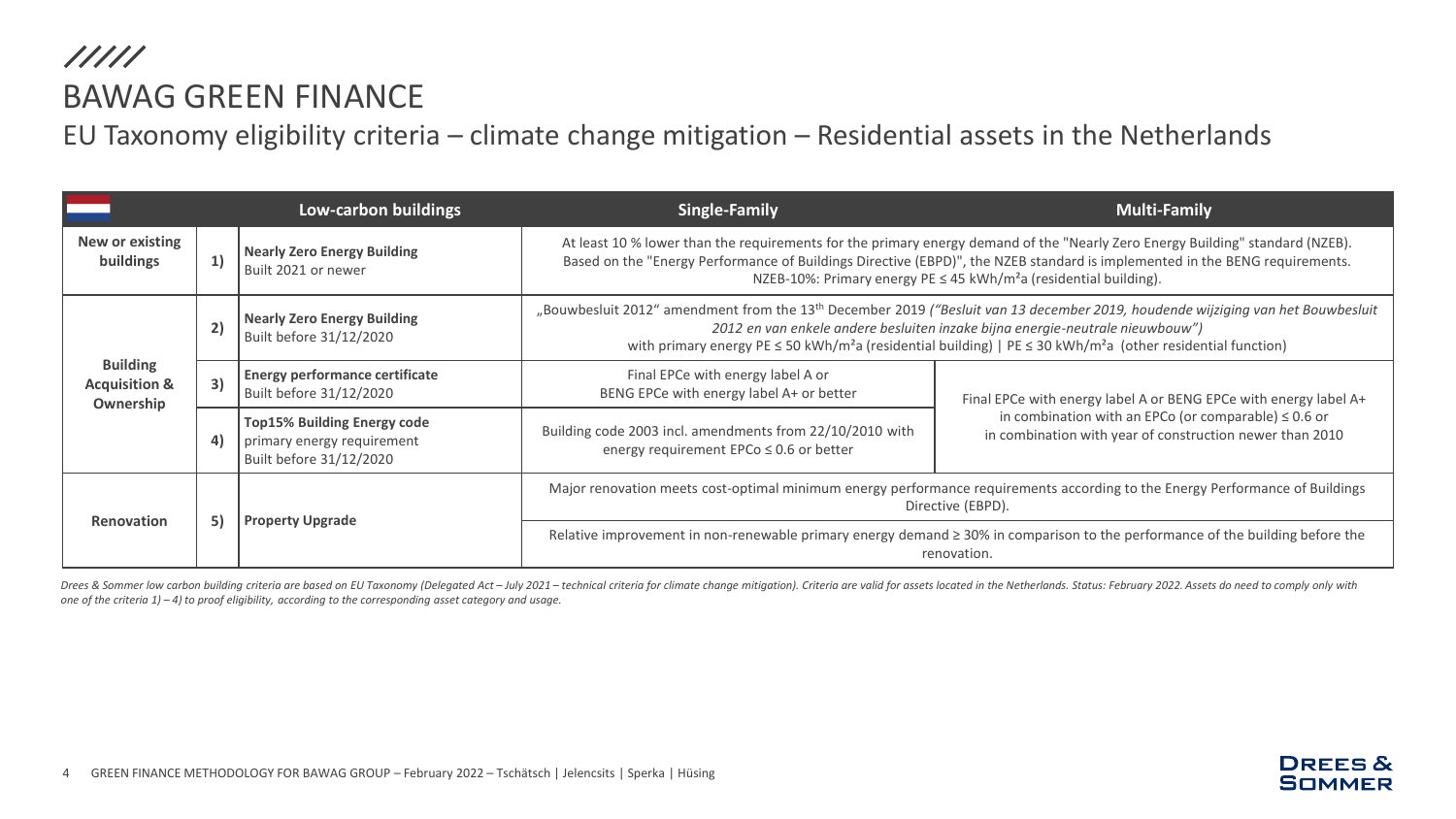# $11111$ BAWAG GREEN FINANCE

#### Reference benchmarks – Residential assets in the Netherlands

| Ø-Reference values: Energy             |          |                                        |                                     |  | $\phi$ -Reference values: CO <sub>2</sub> -equivalent                            |                                                                                             |  |
|----------------------------------------|----------|----------------------------------------|-------------------------------------|--|----------------------------------------------------------------------------------|---------------------------------------------------------------------------------------------|--|
| Building stock weighted reference      | Label    | Energy-Index<br>01/01/2015  31/12/2020 | Primary energy demand<br>01/01/2021 |  |                                                                                  |                                                                                             |  |
| benchmarks:                            | $A$ ++++ |                                        | $\leq 0$                            |  |                                                                                  |                                                                                             |  |
|                                        | $A+++$   |                                        | $> 0 & 8 \le 50$                    |  |                                                                                  | Building stock weighted<br>reference benchmark:<br>31.6 kgCO <sub>2</sub> /m <sup>2</sup> a |  |
| End energy:                            | $A++$    |                                        | $> 50 \& 50$                        |  |                                                                                  |                                                                                             |  |
| $\emptyset$ 115.3 kWh/m <sup>2</sup> a | $A+$     |                                        | $> 80 \& 110$                       |  | Building stock weighted                                                          |                                                                                             |  |
|                                        | A        | $\leq 1.20$                            | $>110 \& 165$                       |  | reference benchmark:<br>$CO2$ -Intensity:<br>$\phi$ 0.274 kgCO <sub>2</sub> /kWh |                                                                                             |  |
| <b>Primary energy factor:</b>          | B        | $1.21 - 1.40$                          | $>$ 165 & $\leq$ 195                |  |                                                                                  |                                                                                             |  |
| Ø1.037                                 |          | $1.41 - 1.80$                          | $>$ 195 & $\leq$ 255                |  |                                                                                  |                                                                                             |  |
|                                        | D        | $1.81 - 2.10$                          | $>$ 255 & $\leq$ 300                |  |                                                                                  |                                                                                             |  |
| <b>Primary energy:</b>                 |          | $2.11 - 2.40$                          | $>$ 300 & $\leq$ 345                |  |                                                                                  |                                                                                             |  |
| $\emptyset$ 119.5 kWh/m <sup>2</sup> a |          | $2.41 - 2.70$                          | $>$ 345 & $\leq$ 390                |  |                                                                                  |                                                                                             |  |
|                                        | G        | > 2.70                                 | > 390                               |  |                                                                                  |                                                                                             |  |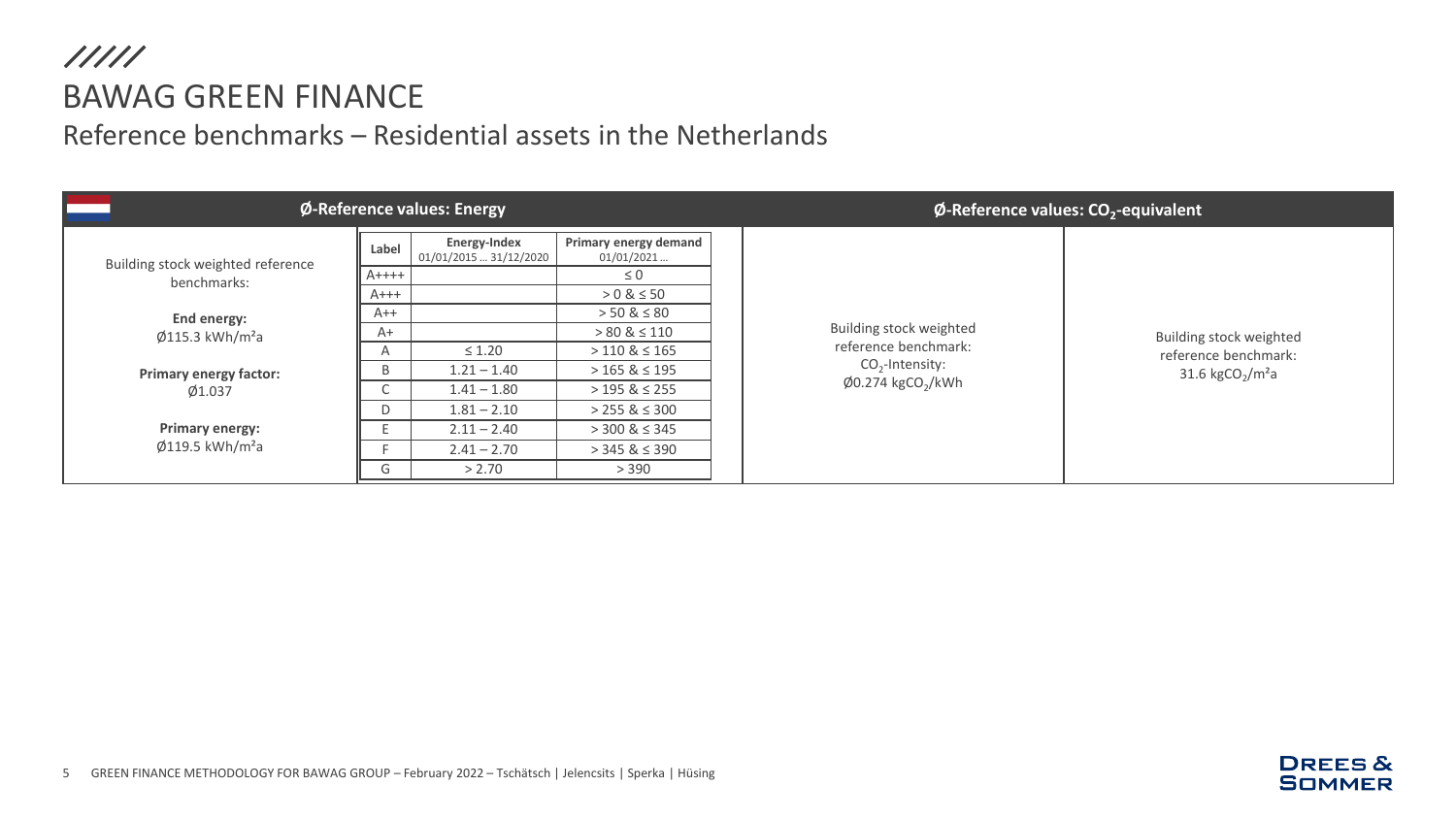EU Taxonomy eligibility criteria - climate change mitigation - Residential assets in Germany

|                              |    | Low-carbon buildings                                                   | <b>Single-Family</b>                                                                                                                                                                                                                                                                                            | <b>Multi-Family</b>                                                                                                            |  |  |  |
|------------------------------|----|------------------------------------------------------------------------|-----------------------------------------------------------------------------------------------------------------------------------------------------------------------------------------------------------------------------------------------------------------------------------------------------------------|--------------------------------------------------------------------------------------------------------------------------------|--|--|--|
| New or existing<br>buildings |    | <b>Nearly Zero Energy Building</b><br>Built 2021 or newer              | At least 10% lower than the requirements for the primary energy demand of the "Nearly Zero Energy Building" standard (NZEB).<br>Based on the "Energy Performance of Buildings Directive (EBPD)", the NZEB standard is implemented in the GEG requirements.<br>NZEB-10% via PED-requirements of KfW-55 or better |                                                                                                                                |  |  |  |
|                              | 1) |                                                                        | Indicative reference values: Primary energy demand                                                                                                                                                                                                                                                              |                                                                                                                                |  |  |  |
|                              |    |                                                                        | Small SFH: PED <= $63.9$ kWh/( $m2a$ )<br>Large SFH: $PED \le 37.8$ kWh/(m <sup>2</sup> a)                                                                                                                                                                                                                      | Small MFH: PED <= $45.9$ kWh/(m <sup>2</sup> a)<br>Large MFH: $PED \le 39.6 \text{ kWh/(m}^2a)$                                |  |  |  |
| <b>Existing</b><br>buildings | 2) | <b>Energy Performance Certificate (EPC)</b><br>Built before 31/12/2020 | EPC label A or better<br>Energy performance label A+, A acoording to GEG 2020<br>Site energy demand: $A + \le 30$   $A \le 50$ kWh/(m <sup>2</sup> a)                                                                                                                                                           |                                                                                                                                |  |  |  |
|                              | 3) | Top15% Energy performance certificate<br>Built before 31/12/2020       | Energy performance label A+, A or B according to GEG 2020<br>Site energy demand: $A + \le 30$   $A \le 50$ kWh/(m <sup>2</sup> a)   B $\le 75$ kWh/(m <sup>2</sup> a)                                                                                                                                           | Energy performance label A+ or A according to GEG 2020<br>Site energy demand: $A + \le 30$   $A \le 50$ kWh/(m <sup>2</sup> a) |  |  |  |
|                              | 4) | <b>Top15% Energy consumption</b><br>Built before 31/12/2020            | Final energy consumption < 70 kWh/( $m^2$ a)<br>leading to Primary energy consumption < 74 kWh/( $m2a$ ) and<br>$CO_2$ -emissions < 17 kg $CO_2$ /(m <sup>2</sup> a) based on building-stock weighted reference intensities:                                                                                    |                                                                                                                                |  |  |  |
|                              | 5) | <b>Top15% Building Energy code</b><br>Built before 31/12/2020          | Primary energy demand requriements of building energy code EnEV 2009 or better                                                                                                                                                                                                                                  |                                                                                                                                |  |  |  |
| Renovation                   | 6) | <b>Property Upgrade</b><br><b>Major Rennovation</b>                    | The building renovation complies with the applicable requirements for major renovations as defined in the Energy Performance of<br>Buildings Directive (EBPD)", based on the cost optimal efficiency level as defined in EnEV 2016 (EnEV 2014 with amendments from<br>01.01.2016)                               |                                                                                                                                |  |  |  |
|                              |    |                                                                        | Relative improvement in primary energy demand ≥ 30 % in comparison to the performance of the building before the renovation.                                                                                                                                                                                    |                                                                                                                                |  |  |  |

SFH: Single-Family-House: Small/Lage: 149 m² / 296 m² MFH: Multi-Family-House: Small/Lage: 474 m² / 3811 m²

EPC: Energy Performance Certificate (Energieausweis) PED: Primary Energy demand

Drees & Sommer low carbon building criteria are based on EU Taxonomy (Delegated Act - July 2021). Criteria are valid for assets located in Germany. Status: February 2022

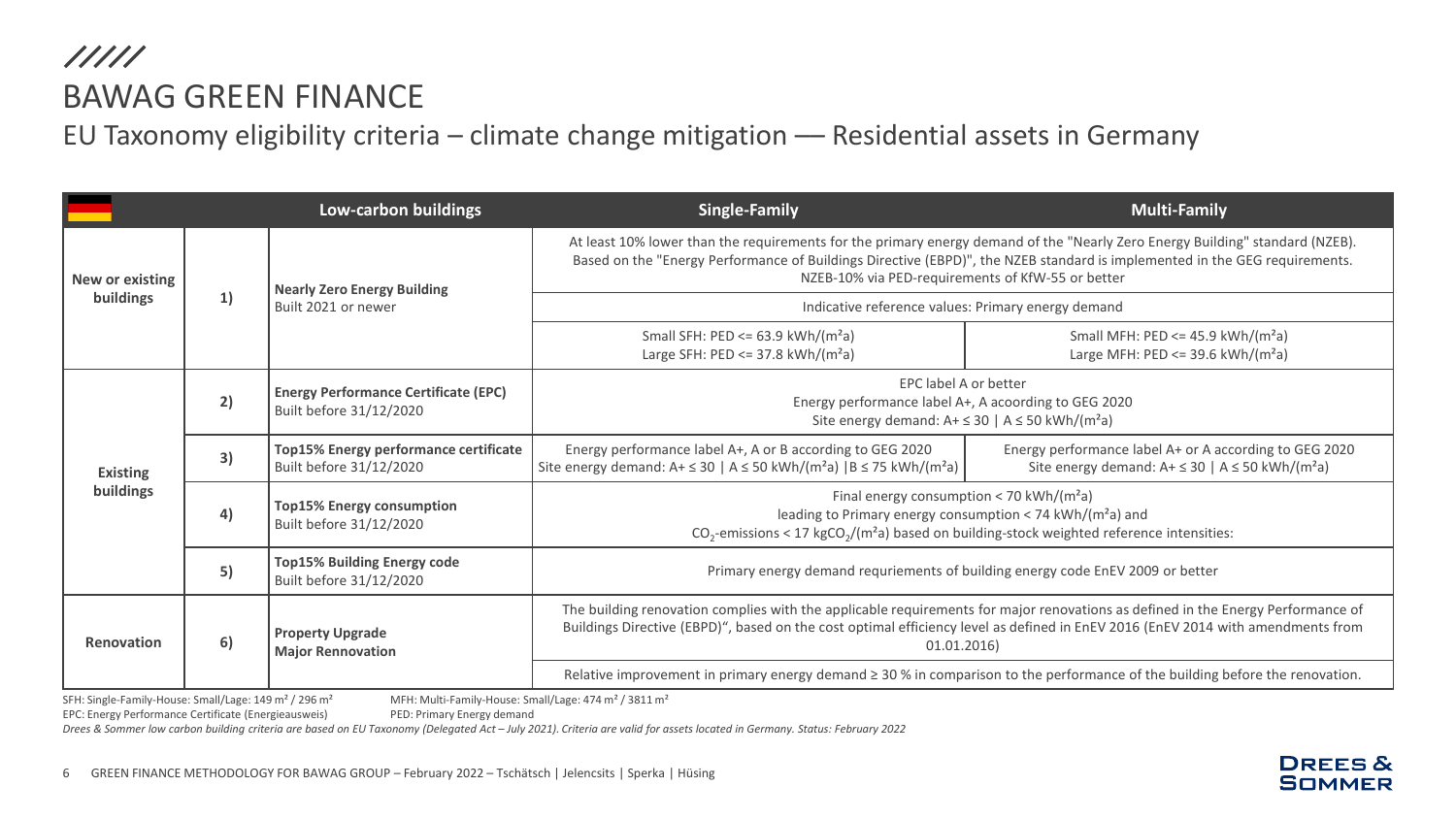## $11111$ BAWAG GREEN FINANCE Reference benchmarks – Residential assets in Germany

|                                                                  | $\phi$ -Reference values: Energy                                         |                                                                                                             | $\phi$ -Reference values: CO <sub>2</sub> -equivalent |                                                                                                                  |                                                                                      |
|------------------------------------------------------------------|--------------------------------------------------------------------------|-------------------------------------------------------------------------------------------------------------|-------------------------------------------------------|------------------------------------------------------------------------------------------------------------------|--------------------------------------------------------------------------------------|
| Building stock weighted reference<br>benchmarks:                 | Label<br>$A+$                                                            | End energy demand<br>$\leq$ 30 kWh/(m <sup>2</sup> a)                                                       |                                                       |                                                                                                                  |                                                                                      |
| End energy:<br>$\phi$ 146.8 kWh/(m <sup>2</sup> a)               | $\overline{P}$<br>B                                                      | $\leq$ 50 kWh/(m <sup>2</sup> a)<br>$\leq$ 75 kWh/(m <sup>2</sup> a)<br>$\leq$ 100 kWh/(m <sup>2</sup> a)   |                                                       | Building stock weighted<br>reference benchmark:<br>$CO2$ -Intensity:<br>$\emptyset$ 0.236 kgCO <sub>2</sub> /kWh | Building stock weighted<br>reference benchmark:<br>34.6 kgCO <sub>2</sub> /( $m2a$ ) |
| <b>Primary energy factor:</b><br>Ø1.052                          | D                                                                        | $\leq$ 130 kWh/(m <sup>2</sup> a)<br>$\leq$ 160 kWh/(m <sup>2</sup> a)<br>$\leq$ 200 kWh/(m <sup>2</sup> a) |                                                       |                                                                                                                  |                                                                                      |
| <b>Primary energy:</b><br>$\emptyset$ 145 kWh/(m <sup>2</sup> a) | $\leq$ 250 kWh/(m <sup>2</sup> a)<br>G<br>$> 250$ kWh/(m <sup>2</sup> a) |                                                                                                             |                                                       |                                                                                                                  |                                                                                      |